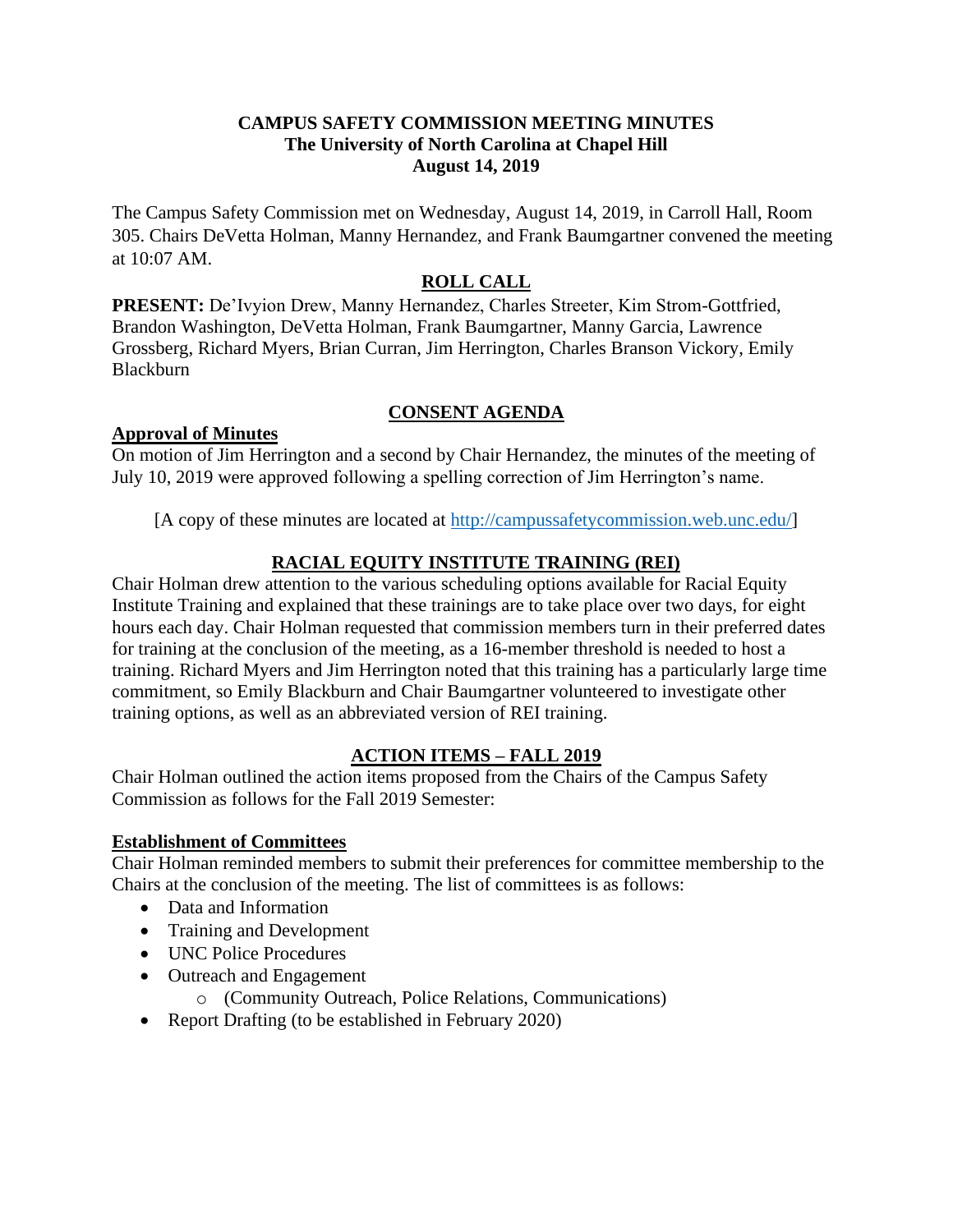#### **Listening Sessions**

Chair Baumgartner introduced a proposal for a series of listening sessions to be conducted across campus by members of the commission. The purpose of these proposed meetings is to gather feedback from all areas of campus in order to inform a dialogue that will be used for a Town Hall hosted by the commission at the end of the semester. Brian Curran suggested that a short survey tool be implemented in addition to hosting in-person conversations with groups. In response to an inquiry about the length of the proposed listening sessions, Chair Holman noted that sessions should be kept around, but not limited to, 60 minutes each.

Given the logistical challenges of the listening sessions, Maya Weinstein suggested identifying a liaison from each of the proposed groups in order to bridge the gap between the groups and the commission. Chair Holman requested that commission members reach out to the Chairs with recommendations for different groups and contact persons for each respective group. Charles Streeter suggested establishing a list of available dates for sessions and later inviting individual groups to these sessions to ensure organized scheduling, to which the commission at large agreed.

Chair Baumgartner spoke to the means by which the commission should effectively gather input from these groups by suggesting the use of a handout and feedback sheet for audience members to complete, along with the option to utilize an anonymous Qualtrics survey, which would be found on the commission's website. Richard Myers proposed the use of Chatham House Rules during listening sessions, which emphasizes that nothing spoken is personally attributed to the speaker, but things that are spoken may be repeated for the purpose of taking action. These rules, in conjunction with North Carolina Open Meeting Requirements, will be adhered to for the purpose of the listening sessions.

### **MOTION TO CONVENE IN CLOSED SESSION**

On motion of Jim Herrington, and seconded by De'Ivyion Drew, the Commission voted to convene in closed session pursuant to North Carolina General Statutes Section 143-318.11 (a) (1) (to prevent the disclosure of privileged information under Section 126-22 and the following); and also pursuant to Section 143-318.11 (a) (2), (3), (5), (6), (7), and (9).

### **RECONVENE MEETING IN OPEN SESSION**

Kim Strom Gottfried made a motion to return to open session. Chair Baumgartner seconded, and it passed.

### **REMARKS BY INTERIM CHANCELLOR GUSKIEWICZ**

Interim Chancellor Guskiewicz arrived to update the commission on the search for a Police Chief, the investigatory report by Chris Swecker, and takeaways from his meetings with campus police.

### **Update on Police Chief Search**

Interim Chancellor Guskiewicz shared with the commission that an offer was made to a Police Chief finalist and the candidate is now undergoing extensive background checks and final testing. Interim Chancellor Guskiewicz thanked members of the Campus Safety Commission for their input and participation in the Police Chief search that was conducted by Darrell Jeter.